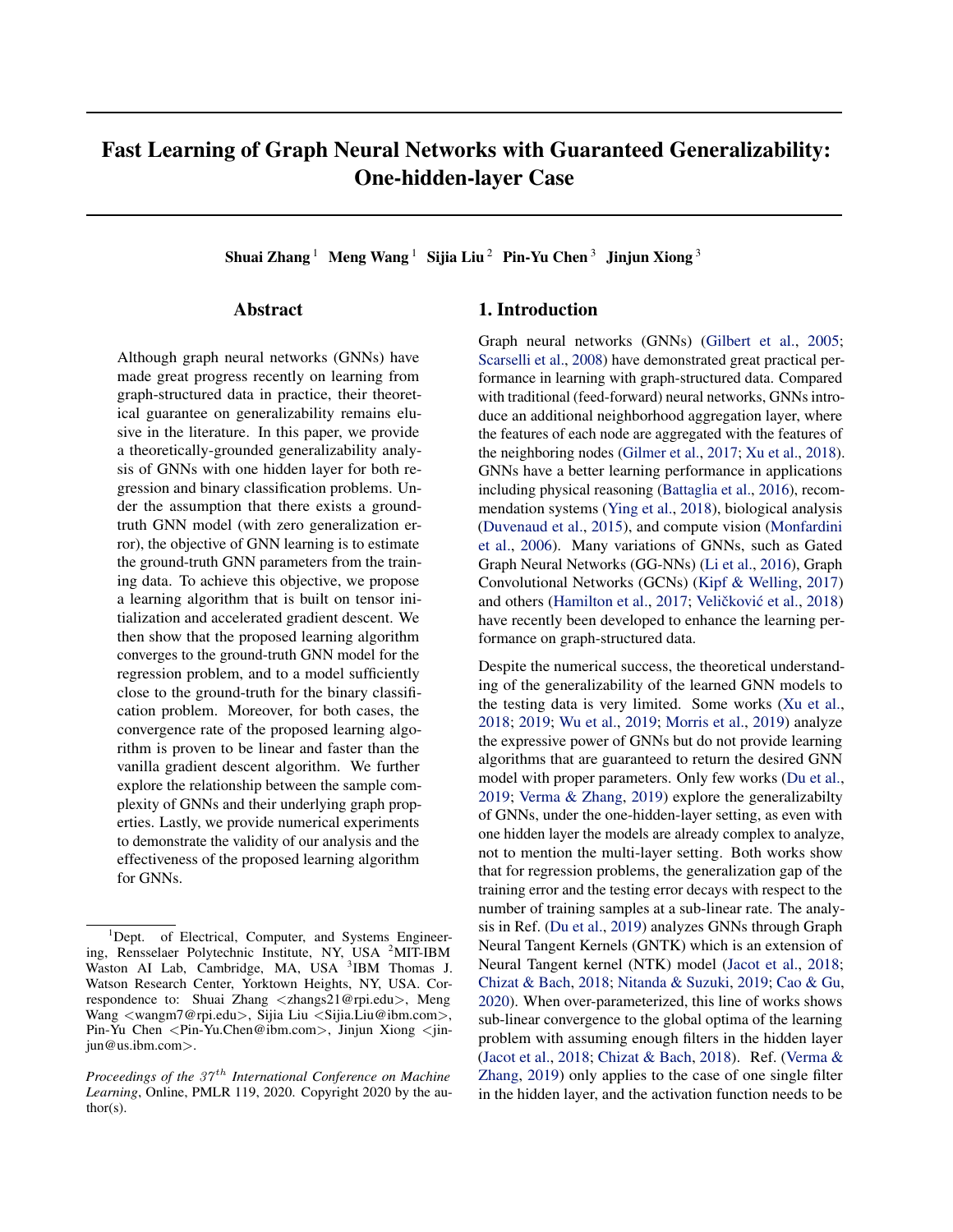smooth, excluding the popular ReLU activation function. Moreover, refs. (Du et al., 2019; Verma & Zhang, 2019) do not consider classification and do not discuss if a small training error and a small generalization error can be achieved simultaneously.

One recent line of research analyzes the generalizability of neural networks (NNs) from the perspective of model estimation (Brutzkus & Globerson, 2017; Du et al., 2018; 2017; Fu et al., 2018; Ge et al., 2018; Safran & Shamir, 2018; Zhong et al., 2017b;a). These works assume the existence of a ground-truth NN model with some unknown parameters that maps the input features to the output labels for both training and testing samples. Then the learning objective is to estimate the ground-truth model parameters from the training data, and this ground-truth model is guaranteed to have a zero generalization error on the testing data. The analyses are focused on one-hidden-layer NNs, assuming the input features following the Gaussian distribution (Shamir, 2018). If one-hidden-layer NNs only have one filter in the hidden layer, gradient descent (GD) methods can learn the ground-truth parameters with a high probability (Du et al., 2018; 2017; Brutzkus & Globerson, 2017). When there are multiple filters in the hidden layer, the learning problem is much more challenging to solve because of the common spurious local minima (Safran & Shamir, 2018). (Ge et al., 2018) revises the learning objective and shows the global convergence of GD to the global optimum of the new learning problem. The required number for training samples, referred to as the sample complexity in this paper, is a high-order polynomial function of the model size. A few works (Zhong et al., 2017b;a; Fu et al., 2018) study a learning algorithm that initializes using the tensor initialization method (Zhong et al., 2017b) and iterates using GD. This algorithm is proved to converge to the ground-truth model parameters with a zero generalization error for the one-hidden-layer NNs with multiple filters, and the sample complexity is shown to be linear in the model size. All these works only consider NNs rather than GNNs.

Contributions. This paper provides the first algorithmic design and theoretical analysis to learn a GNN model with a zero generalization error, assuming the existence of such a ground-truth model. We study GNNs in semi-supervised learning, and the results apply to both regression and binary classification problems. Different from NNs, each output label on the graph depends on multiple neighboring features in GNNs, and such dependence significantly complicates the analysis of the learning problem. Our proposed algorithm uses the tensor initialization (Zhong et al., 2017b) and updates by accelerated gradient descent (AGD). We prove that with a sufficient number of training samples, our algorithm returns the ground-truth model with the zero generalization error for regression problems. For binary classification problems, our algorithm returns a model sufficiently close to the

ground-truth model, and its distance to the ground-truth model decays to zero as the number of samples increases. Our algorithm converges linearly, with a rate that is proved to be faster than that of vanilla GD. We quantifies the dependence of the sample complexity on the model size and the underlying graph structural properties. The required number of samples is linear in the model size. It is also a polynomial function of the graph degree and the largest singular value of the normalized adjacency matrix. Such dependence of the sample complexity on graph parameters is exclusive to GNNs and does not exist in NNs.

The rest of the paper is organized as follows. Section 2 introduces the problem formulation. The algorithm is presented in Section 3, and Section 4 summarizes the major theoretical results. Section 5 shows the numerical results, and Section 6 concludes the paper. All the proofs are in the supplementary materials.

*Notation:* Vectors are bold lowercase, matrices and tensors are bold uppercase. Also, scalars are in normal font, and sets are in calligraphy and blackboard bold font. For instance,  $Z$  is a matrix, and  $z$  is a vector.  $z_i$  denotes the *i*-th entry of z, and  $Z_{ij}$  denotes the  $(i, j)$ -th entry of Z. Z stands for a regular set. Special sets  $\mathbb N$  (or  $\mathbb N^+$ ),  $\mathbb Z$  and  $\mathbb R$  denote the sets of all natural numbers (or positive natural numbers), all integers and all real numbers, respectively. Typically, [Z] stands for the set of  $\{1, 2, \cdots, Z\}$  for any number  $\mathbb{N}^+$ . I and  $e_i$  denote the identity matrix and the *i*-th standard basis vector.  $\mathbf{Z}^T$  denotes the transpose of  $\mathbf{Z}$ , similarly for  $z^T$ .  $||z||$  denotes the  $\ell_2$ -norm of a vector z, and  $||Z||_2$ and  $\|Z\|_F$  denote the spectral norm and Frobenius norm of matrix Z, respectively. We use  $\sigma_i(Z)$  to denote the *i*-th largest singular value of Z. Moreover, the outer product of a group of vectors  $z_i \in \mathbb{R}^{n_i}$ ,  $i \in [l]$ , is defined as  $\mathbf{T} = z_1 \otimes \mathbf{Z}$  $\cdots \otimes z_l \in \mathbb{R}^{n_1 \times \cdots \times n_l}$  with  $T_{j_1,\cdots,j_l} = (z_1)_{j_1} \cdots (z_l)_{j_l}.$ 

#### 2. Problem Formulation

Let  $\mathcal{G} = \{V, \mathcal{E}\}\$  denote an un-directed graph, where V is the set of nodes with size  $|V| = N$  and  $\mathcal E$  is the set of edges. Let  $\delta$  and  $\delta$ <sub>ave</sub> denote the maximum and average node degree of G, respectively. Let  $\tilde{A} \in \{0,1\}^{N \times N}$  be the adjacency matrix of G with added self-connections. Then,  $\tilde{A}_{i,j} = 1$  if and only if there exists an edge between node  $v_i$  and node  $v_j, i, j \in [N]$ , and  $\tilde{A}_{i,i} = 1$  for all  $i \in [N]$ . Let  $D$  be the degree matrix with diagonal elements  $D_{i,i} = \sum_j \tilde{A}_{i,j}$  and zero entries otherwise. A denotes the normalized adjacency matrix with  $A = D^{-1/2} \tilde{A} D^{-1/2}$ , and  $\sigma_1(A)$  is the largest singular value of A.

Each node  $v_n$  in  $V$   $(n = 1, 2, \cdots, N)$  corresponds to an input feature vector, denoted by  $x_n \in \mathbb{R}^d$ , and a label  $y_n \in \mathbb{R}$ .  $y_n$  depends on not only  $x_n$  but also all  $x_j$  where  $v_j$ is a neighbor of  $v_n.$  Let  $\bm{X} = \begin{bmatrix} \bm{x}_1, \bm{x}_2, \cdots, \bm{x}_N \end{bmatrix}^T \in \mathbb{R}^{N \times d}$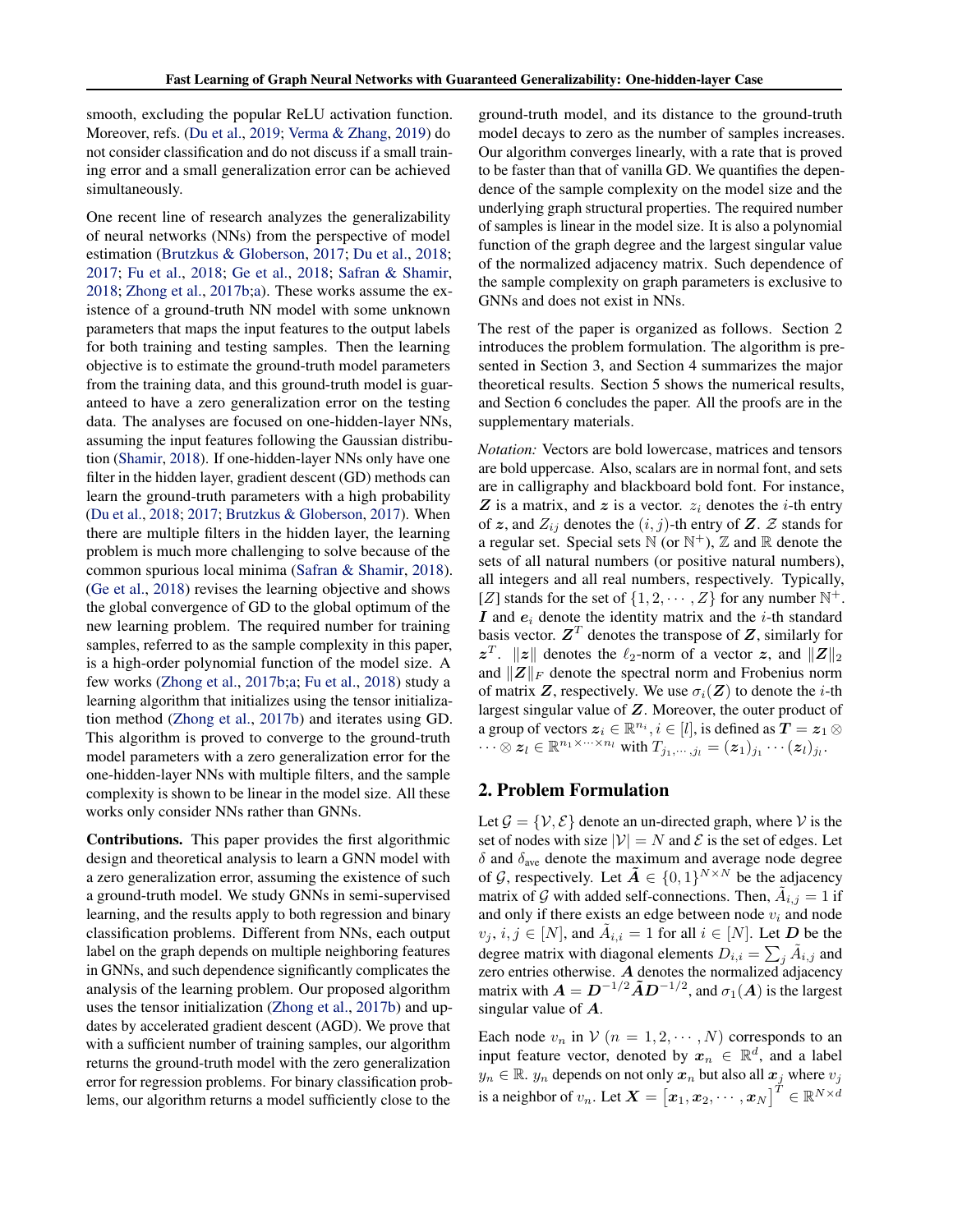denote the feature matrix. Following the analyses of NNs (Shamir, 2018), we assume  $x_n$ 's are i.i.d. samples from the standard Gaussian distribution  $\mathcal{N}(\mathbf{0}, \mathbf{I}_d)$ . For GNNs, we consider the typical semi-supervised learning problem setup. Let  $\Omega \subset [N]$  denote the set of node indices with known labels, and let  $\Omega^c$  be its complementary set. The objective of the GNN is to predict  $y_i$  for every i in  $\Omega^c$ .

Suppose there exists a one-hidden-layer GNN that maps node features to labels, as shown in Figure 1. There are K filters<sup>1</sup> in the hidden layer, and the weight matrix is denoted by  $\boldsymbol{W}^{*}=\begin{bmatrix} \boldsymbol{w}_{1}^{*} & \boldsymbol{w}_{2}^{*} & \cdots & \boldsymbol{w}_{K}^{*} \end{bmatrix} \in \mathbb{R}^{d \times K}$  . The hidden layer is followed by a pooling layer. Different from NNs, GNNs have an additional aggregation layer with  $\boldsymbol{A}$  as the aggregation factor matrix (Kipf & Welling, 2017). For every node  $v_n \in \mathcal{V}$ , the input to the hidden layer is  $a_n^T X$ , where  $a_n^T$  denotes the *n*-th row of **A**. When there is no edge in  $V$ , A is reduced to the identify matrix, and a GNN model is reduced to an NN model.



Figure 1. Structure of the graph neural network

The output  $z_n$  of the node  $v_n$  of the GNN is

$$
z_n = g(\boldsymbol{W}^*; \boldsymbol{a}_n^T \boldsymbol{X}) = \frac{1}{K} \sum_{j=1}^K \phi(\boldsymbol{a}_n^T \boldsymbol{X} \boldsymbol{w}_j^*), \forall n \in [N],
$$
\n(1)

where  $\phi(\cdot)$  is the activation function. We consider both regression and binary classification in this paper. For regression,  $\phi(\cdot)$  is the ReLU function<sup>2</sup>  $\phi(x) = \max\{x, 0\}$ , and  $y_n = z_n$ . For binary classification, we consider the sigmoid activation function where  $\phi(x) = 1/(1 + e^{-x})$ . Then  $y_n$  is

a binary variable generated from  $z_n$  by  $Prob\{y_n = 1\} = z_n$ , and  $\text{Prob}{y_n = 0} = 1 - z_n$ .

Given X, A, and  $y_i$  for all  $i \in \Omega$ , the learning objective is to estimate  $W^*$ , which is assumed to have a zero generalization error. The training objective is to minimize the empirical risk function,

$$
\min_{\mathbf{W}\in\mathbb{R}^{d\times K}}\hat{f}_{\Omega}(\mathbf{W}) := \frac{1}{|\Omega|}\sum_{n\in\Omega}\ell(\mathbf{W};\boldsymbol{a}_n^T\mathbf{X}),\qquad(2)
$$

where  $\ell$  is the loss function. For regression, we use the squared loss function , and (2) is written as

$$
\min_{\mathbf{W}}: \quad \hat{f}_{\Omega}(\mathbf{W}) = \frac{1}{2|\Omega|} \sum_{n \in \Omega} \left| y_n - g(\mathbf{W}; \mathbf{a}_n^T \mathbf{X}) \right|^2. \tag{3}
$$

For classification, we use the cross entropy loss function, and (2) is written as

$$
\min_{\mathbf{W}}: \quad \hat{f}_{\Omega}(\mathbf{W}) = \frac{1}{|\Omega|} \sum_{n \in \Omega} -y_n \log (g(\mathbf{W}; \mathbf{a}_n^T \mathbf{X})) \tag{4}
$$

$$
-(1 - y_n) \log (1 - g(\mathbf{W}; \mathbf{a}_n^T \mathbf{X})).
$$

Both (3) and (4) are nonconvex due to the nonlinear function  $\phi$ . Moreover, while  $W^*$  is a global minimum of (3),  $W^*$ is not necessarily a global minimum of  $(4)^3$ . Furthermore, compared with NNs, the additional difficulty of analyzing the generalization performance of GNNs lies in the fact that each label  $y_n$  is correlated with all the input features that are connected to node  $v_n$ , as shown in the risk functions in (3) and (4).

Note that our model with  $K = 1$  is equivalent to the onehidden-layer convolutional network (GCN) (Kipf & Welling, 2017) for binary classification. To study the multi-class classification problem, the GCN model in (Kipf & Welling, 2017) has M nodes for M classes in the second layer and employs the softmax activation function at the output. Here, our model has a pooling layer and uses the sigmoid function for binary classification. Moreover, we consider both regression and binary classification problems using the same model architecture with different activation functions. We consider one-hidden-layer networks following the state-ofart works in NNs (Du et al., 2018; 2017; Brutzkus & Globerson, 2017; Zhong et al., 2017b;a; Fu et al., 2018) and GNNs (Du et al., 2019; Verma & Zhang, 2019) because the theoretical analyses are extremely complex and still being developed for multiple hidden layers.

# 3. Proposed Learning Algorithm

In what follows, we illustrate the algorithm used for solving problems (3) and (4), summarized in Algorithm 1. Algorithm 1 has two components: a) accelerated gradient descent

<sup>&</sup>lt;sup>1</sup>We assume  $K \le d$  to simplify the representation of the analysis, while the result still holds for  $K > d$  with minor changes.

<sup>&</sup>lt;sup>2</sup>Our result can be extended to the sigmoid activation function with minor changes.

 $3W^*$  is a global minimum if replacing all  $y_n$  with  $z_n$  in (4), but  $z_n$ 's are unknown in practice.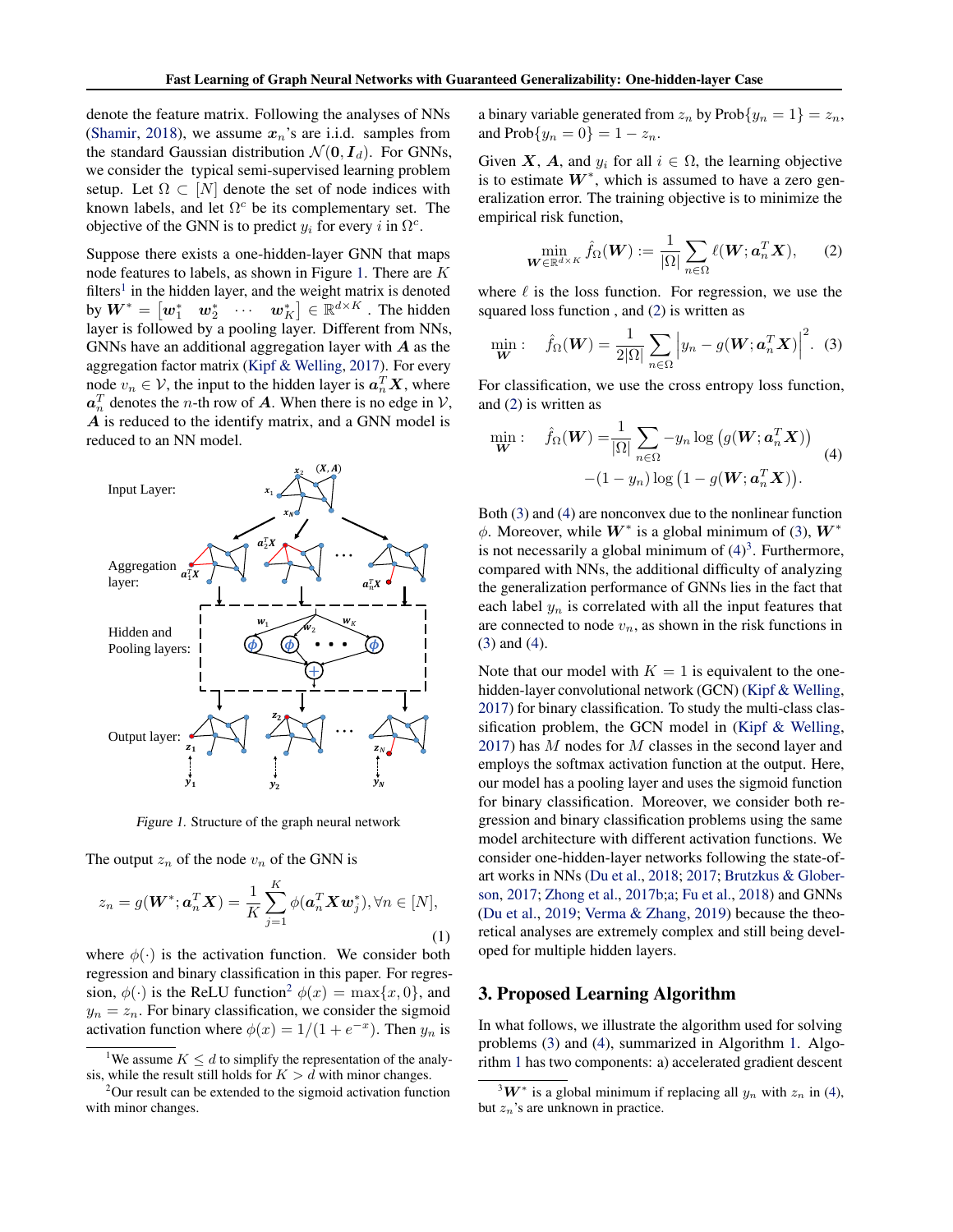and b) tensor initialization. We initialize  $W$  using the tensor initialization method (Zhong et al., 2017b) with minor modification for GNNs and update iterates by the Heavy Ball method (Polyak, 1987).

Accelerated gradient descent. Compared with the vanilla GD method, each iterate in the Heavy Ball method is updated along the combined directions of both the gradient and the moving direction of the previous iterates. Specifically, one computes the difference of the estimates in the previous two iterations, and the difference is scaled by a constant  $\beta$ . This additional momentum term is added to the gradient descent update. When  $\beta$  is 0, AGD reduces to GD.

During each iteration, a fresh subset of data is applied to estimate the gradient. The assumption of disjoint subsets is standard to simplify the analysis (Zhong et al., 2017a;b) but not necessary in numerical experiments.

Algorithm 1 Accelerated Gradient Descent Algorithm with Tensor Initialization

- 1: **Input:**  $X$ ,  $\{y_n\}_{n\in\Omega}$ ,  $A$ , the step size  $\eta$ , the momentum constant  $\beta$ , and the error tolerance  $\varepsilon$ ;
- 2: Initialization: Tensor Initialization via Subroutine 1;
- 3: Partition  $\Omega$  into  $T = \log(1/\varepsilon)$  disjoint subsets, denoted as  $\{\Omega_t\}_{t=1}^T$ ;

4: **for** 
$$
t = 1, 2, \cdots, T
$$
 **do**

 $5: \quad \bm{W}^{(t+1)} \; = \; \bm{W}^{(t)} \, - \, \eta \nabla \hat{f}_{\Omega_t}(\bm{W}^{(t)}) \, + \, \beta(\bm{W}^{(t)} \; - \; \eta \nabla \hat{f}_{\Omega_t}(\bm{W}^{(t)}) \; - \, \eta \nabla \hat{f}_{\Omega_t}(\bm{W}^{(t)}) \; .$  $\boldsymbol{W}^{(t-1)})$ 

6: end for

Tensor initialization. The main idea of the tensor initialization method (Zhong et al., 2017b) is to utilize the homogeneous property of an activation function such as ReLU to estimate the magnitude and direction separately for each  $w_j^*$  with  $j \in [K]$ . A non-homogeneous function can be approximated by piece-wise linear functions, if the function is strictly monotone with lower-bounded derivatives (Fu et al., 2018), like the sigmoid function. Our initialization is similar to those in (Zhong et al., 2017b; Fu et al., 2018) for NNs with some definitions are changed to handle the graph structure, and the initialization process is summarized in Subroutine 1.

Specifically, following (Zhong et al., 2017b), we define a special outer product, denoted by  $\tilde{\otimes}$ , such that for any vector  $v \in \mathbb{R}^{d_1}$  and  $\boldsymbol{Z} \in \mathbb{R}^{d_1 \times d_2}$ ,

$$
\boldsymbol{v}\widetilde{\otimes}\boldsymbol{Z}=\sum_{i=1}^{d_2}(\boldsymbol{v}\otimes\boldsymbol{z}_i\otimes\boldsymbol{z}_i+\boldsymbol{z}_i\otimes\boldsymbol{v}\otimes\boldsymbol{z}_i+\boldsymbol{z}_i\otimes\boldsymbol{z}_i\otimes\boldsymbol{v}),\,\,(5)
$$

where  $\otimes$  is the outer product and  $z_i$  is the *i*-th column of  $\mathbf{Z}$ .

Subroutine 1 Tensor Initialization Method

- 1: **Input:**  $X$ ,  $\{y_n\}_{n\in\Omega}$  and  $A$ ;
- 2: Partition  $\Omega$  into three disjoint subsets  $\Omega_1$ ,  $\Omega_2$ ,  $\Omega_3$ ;
- 3: Calculate  $\hat{M}_1$ ,  $\hat{M}_2$  following (6), (7) using  $\Omega_1$ ,  $\Omega_2$ , respectively;
- 4: Estimate  $V$  by orthogonalizing the eigenvectors with respect to the K largest eigenvalues of  $\overline{M}_2$ ;
- 5: Calculate  $\widehat{\mathbf{M}}_3(\widehat{\mathbf{V}}, \widehat{\mathbf{V}},\widehat{\mathbf{V}})$  using (9) through  $\Omega_3$ ;
- 6: Obtain  $\{\hat{u}_j\}_{j=1}^K$  via tensor decomposition method  $(K_{\text{ulgebo}})$  at  $2015$ . (Kuleshov et al., 2015);
- 7: Obtain  $\hat{\alpha}$  by solving optimization problem (11);

8: **Return:**  $w_j^{(0)} = \hat{\alpha}_j \hat{V} \hat{u}_j, j = 1, ..., K$ .

Next, we define  $4$ 

$$
\boldsymbol{M}_1 = \mathbb{E}_{\boldsymbol{X}} \{ y\boldsymbol{x} \} \in \mathbb{R}^d, \tag{6}
$$

$$
\boldsymbol{M}_2 = \mathbb{E}_{\boldsymbol{X}} \left\{ y \big[ (\boldsymbol{a}_n^T \boldsymbol{X}) \otimes (\boldsymbol{a}_n^T \boldsymbol{X}) - \boldsymbol{I} \big] \right\} \in \mathbb{R}^{d \times d}, \quad (7)
$$

$$
\boldsymbol{M}_3 = \mathbb{E}_{\boldsymbol{X}} \Big\{ y \big[ (\boldsymbol{a}_n^T \boldsymbol{X})^{\otimes 3} - (\boldsymbol{a}_n^T \boldsymbol{X}) \widetilde{\otimes} \boldsymbol{I} \big] \Big\} \in \mathbb{R}^{d \times d \times d}, \tag{8}
$$

where  $z^{\otimes 3} := z \otimes z \otimes z$ . The tensor  $M_3$  is used to identify the directions of  $\{w_j^*\}_{j=1}^K$ .  $M_1$  depends on both the magnitudes and directions of  $\{w_j^*\}_{j=1}^K$ . We will sequentially estimate the directions and magnitudes of  $\{w_j^*\}_{j=1}^K$  from  $M_3$  and  $M_1$ . The matrix  $M_2$  is used to identify the subspace spanned by  $w_j^*$ . We will project to this subspace to reduce the computational complexity of decomposing  $M_3$ .

Specifically, the values of  $M_1$ ,  $M_2$  and  $M_3$  are all estimated through samples, and let  $M_1$ ,  $M_2$ ,  $M_3$  denote the corresponding estimates of these high-order momentum. Tensor decomposition method (Kuleshov et al., 2015) provides the estimates of the vectors  $w_j^* / \|w_j^*\|_2$  from  $\widehat{M}_3$ , and the estimates are denoted as  $\widehat{\overline{w}}_j^*$ j .

However, the computation complexity of estimate through  $\dot{M}_3$  depends on poly(*d*). To reduce the computational complexity of tensor decomposition,  $\dot{M}_3$  is in fact first projected to a lower-dimensional tensor (Zhong et al., 2017b) through a matrix  $\hat{V} \in \mathbb{R}^{d \times K}$ .  $\hat{V}$  is the estimation of matrix V and can be computed from the right singular vectors of  $M_2$ . The column vectors of  $V$  form a basis for the subspace spanned by  $\{w_j^*\}_{j=1}^K$ , which indicates that  $\boldsymbol{V}\boldsymbol{V}^T\boldsymbol{w}_j^* = \boldsymbol{w}_j^*$  for any  $j \in [K]$ . Then, from (8),  $\mathbf{M}_{3}(\hat{V}, \hat{V}, \hat{V}) \in \mathbb{R}^{K \times K \times K}$  is defined as

$$
\boldsymbol{M}_{3}(\widehat{\boldsymbol{V}},\widehat{\boldsymbol{V}},\widehat{\boldsymbol{V}}):=\mathbb{E}_{\boldsymbol{X}}\Big\{y\big[(\boldsymbol{a}_{n}^{T}\boldsymbol{X}\widehat{\boldsymbol{V}})^{\otimes3}-(\boldsymbol{a}_{n}^{T}\boldsymbol{X}\widehat{\boldsymbol{V}})\widetilde{\otimes}\boldsymbol{I}\big]\Big\}.\tag{9}
$$

 ${}^{4}E_{X}$  stands for the expectation over the distribution of random variable X.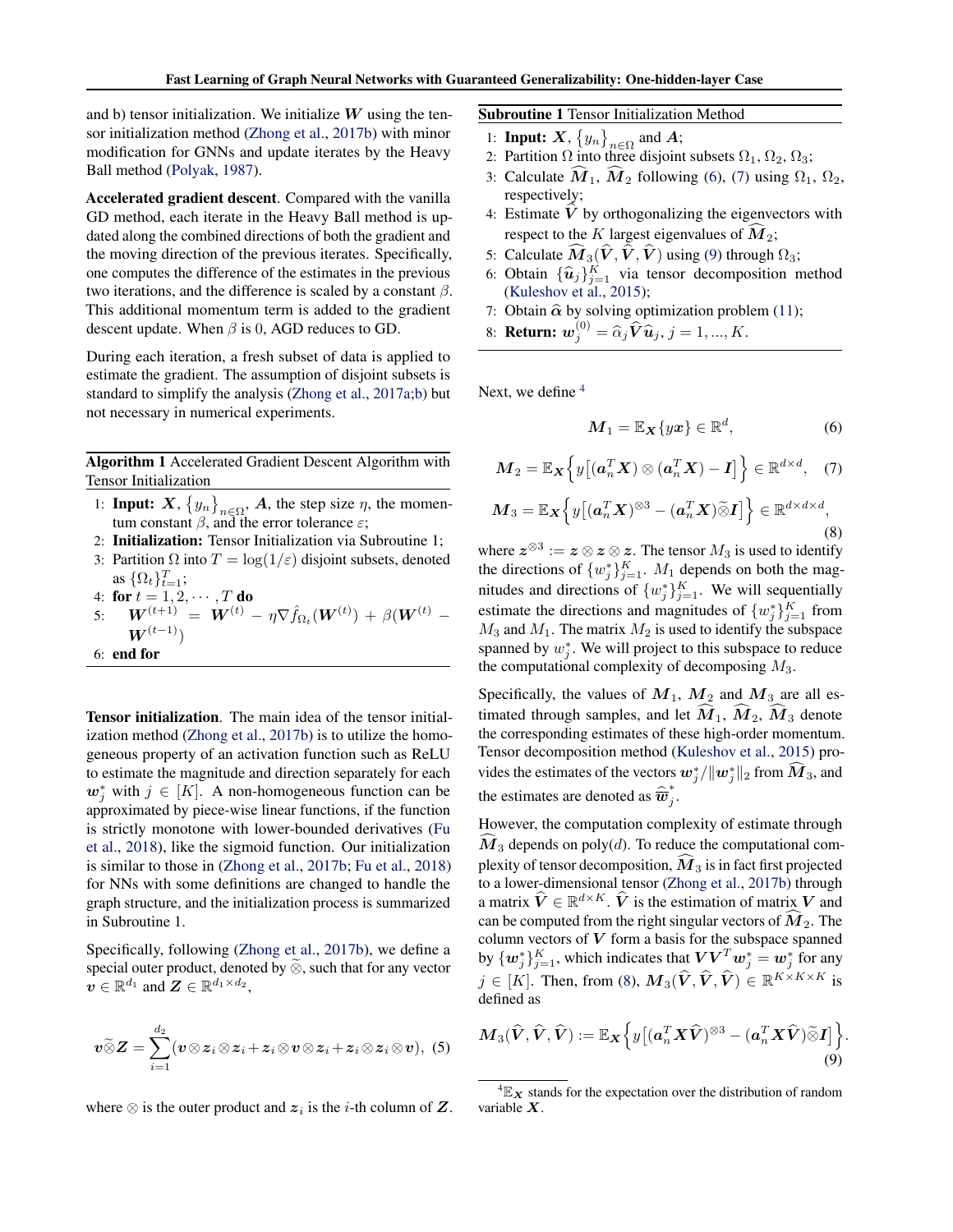Similar to the case of  $\widehat{M}_3$ , by applying the tensor decomposition method in  $\widehat{M}_3(\widehat{V}, \widehat{V}, \widehat{V})$ , one can obtain a series of normalized vectors, denoted as  $\{\hat{u}_j\}_{j=1}^K \in \mathbb{R}^K$ , which are the estimates of  $\{V^T \overline{w}_j^*\}_{j=1}^K$ . Then,  $\hat{V}\hat{u}_j$  is an estimate of  $\overline{w}_j^*$  since  $\overline{w}_j^*$  lies in the column space of  $V$  with mate of  $\overline{w}_j^*$  since  $\overline{w}_j^*$  lies in the column space of V with  $\boldsymbol{V}\boldsymbol{V}^T\overline{\boldsymbol{w}}_j^*=\overline{\boldsymbol{w}}_j^*.$ 

From (Zhong et al., 2017b), (6) can be written as

$$
\boldsymbol{M}_1 = \sum_{j=1}^K \psi_1(\overline{\boldsymbol{w}}_j^*) ||\boldsymbol{w}_j^* ||_2 \overline{\boldsymbol{w}}_j^*,
$$
 (10)

where  $\psi_1$  depends on the distribution of X. Since the distribution of X is known, the values of  $\psi(\hat{\vec{w}}_j^*)$  $j$ ) can be calculated exactly. Then, the magnitudes of  $w_j^*$ 's are estimated through solving the following optimization problem:

$$
\widehat{\boldsymbol{\alpha}} = \arg \min_{\boldsymbol{\alpha} \in \mathbb{R}^K} : \quad \left| \widehat{\boldsymbol{M}}_1 - \sum_{j=1}^K \psi(\widehat{\overline{\boldsymbol{w}}}_j^*) \alpha_j \widehat{\overline{\boldsymbol{w}}}_j^* \right|.
$$
 (11)

Thus,  $\boldsymbol{W}^{(0)}$  is given as  $\left[\widehat{\alpha}_1\widehat{\overline{\boldsymbol{w}}}_1^*\right]$  $\hat{a}_K^*$   $\cdots$ ,  $\hat{a}_K \widehat{\overline{\bm{w}}}^*_k$  $\begin{bmatrix} * \ K \end{bmatrix}$ .

# 4. Main Theoretical Results

Theorems 1 and 2 state our major results about the GNN model for regression and binary classification, respectively. Before formally presenting the results, we first summarize the key findings as follows.

1. Zero generalization error of the learned model. Algorithm 1 can return  $W^*$  exactly for regression (see (14)) and approximately for binary classification (see (19)). Specifically, since  $\vec{W}^*$  is often not a solution to (4), Algorithm 1 returns a critical point  $\widehat{W}$  that is sufficiently close to  $W^*$ , and the distance decreases with respect to the number of samples in the order of  $\sqrt{1/|\Omega|}$ . Thus, with a sufficient number of samples,  $\widehat{W}$  will be close to  $W^*$  and achieves a zero generalization error approximately for binary classification. Algorithm 1 always returns  $W^*$  exactly for regression, a zero generalization error is thus achieved.

2. Fast linear convergence of Algorithm 1. Algorithm 1 is proved to converge linearly to  $W^*$  for regression and  $\widehat{W}$ for classification, as shown in (14) and (18). That means the distance of the estimate during the iterations to  $W^*$  (or  $\widehat{W}$ ) decays exponentially. Moreover, Algorithm 1 converges faster than the vanilla GD. The rate of convergence is  $1 \Theta\left(\frac{1}{\sqrt{2}}\right)$  $\frac{1}{K}$ ) for regression <sup>5</sup> and  $1 - \Theta\left(\frac{1}{K}\right)$  for classification, where  $K$  is the number of filters in the hidden layer. In comparison, the convergence rates of GD are  $1 - \Theta\left(\frac{1}{K}\right)$ 

and  $1 - \Theta\left(\frac{1}{K^2}\right)$ , respectively. Note that a smaller value of the rate of convergence corresponds to faster convergence. We remark that this is the first theoretical guarantee of AGD methods for learning GNNs.

3. Sample complexity analysis.  $W^*$  can be estimated exactly for regression and approximately for classification, provided that the number of samples is in the order of  $(1 +$  $\delta^2$ )poly $(\sigma_1(A), K)d \log N \log(1/\varepsilon)$ , as shown in (13) and (17), where  $\varepsilon$  is the desired estimation error tolerance.  $W^*$ has  $Kd$  parameters, where K is the number of nodes in the hidden layer, and d is the feature dimension. Our sample complexity is order-wise optimal with respect to d and only logarithmic with respect to the total number of features N. We further show that the sample complexity is also positively associated with  $\sigma_1(A)$  and  $\delta$ . That characterizes the relationship between the sample complexity and graph structural properties. From Lemma 1, we know that given  $\delta$ ,  $\sigma_1(A)$  is positively correlated with the average node degree  $\delta_{\text{ave}}$ . Thus, the required number of samples increases when the maximum and average degrees of the graph increase. That coincides with the intuition that more edges in the graph corresponds to the stronger dependence of the labels on neighboring features, thus requiring more samples to learn these dependencies. Our sample complexity quantifies this intuition explicitly.

Note that the graph structure affects this bound only through  $\sigma_1(A)$  and  $\delta$ . Different graph structures may require a similar number of samples to estimate  $W^*$ , as long as they have similar  $\sigma_1(A)$  and  $\delta$ . We will verify this property on different graphs numerically in Figure 7.

**Lemma 1.** *Give an un-directed graph*  $\mathcal{G} = \{V, \mathcal{E}\}\$  *and the normalized adjacency matrix* A *as defined in Section 2, the largest singular value*  $\sigma_1(A)$  *of* **A** *satisfies* 

$$
\frac{1+\delta_{ave}}{1+\delta_{\max}} \le \sigma_1(\boldsymbol{A}) \le 1,\tag{12}
$$

*where* δ*ave and* δ *are the average and maximum node degree, respectively.*

#### 4.1. Formal theoretical guarantees

To formally present the results, some parameters in the results are defined as follows.  $\sigma_j(\mathbf{W}^*)$   $(j \in [N])$  is the *j*-th singular value of  $W^*$ .  $\kappa = \sigma_1(W^*)/\sigma_K(W^*)$ is the conditional number of  $W^*$ .  $\gamma$  is defined as  $\prod_{i=1}^K \sigma_i(W^*)/\sigma_K(W^*)$ . For a fixed  $W^*$ , both  $\gamma$  and  $\kappa$  $_{j=1}^K$   $\sigma_j(\boldsymbol{W}^*)/\sigma_K(\boldsymbol{W}^*)$ . For a fixed  $\boldsymbol{W}^*$ , both  $\gamma$  and  $\kappa$ can be viewed as constants and do not affect the order-wise analysis.

**Theorem 1.** *(Regression)* Let  $\{W^{(t)}\}_{t=1}^T$  be the se*quence generated by Algorithm 1 to solve* (3) *with*  $\eta$  =  $K/(8\sigma_1^2({\boldsymbol A})).$  Suppose the number of samples satisfies

$$
|\Omega| \ge C_1 \varepsilon_0^{-2} \kappa^9 \gamma^2 (1 + \delta^2) \sigma_1^4(A) K^8 d \log N \log(1/\varepsilon)
$$
\n(13)

 ${}^5f(d) = O(g(d))$  means that if for some constant  $C > 0$ ,  $f(d) \leq Cg(d)$  holds when d is sufficiently large.  $f(d) = \Theta(g(d))$ means that for some constants  $c > 0$  and  $C > 0$ ,  $cg(d) \le f(d) \le$  $Cq(d)$  holds when d is sufficiently large.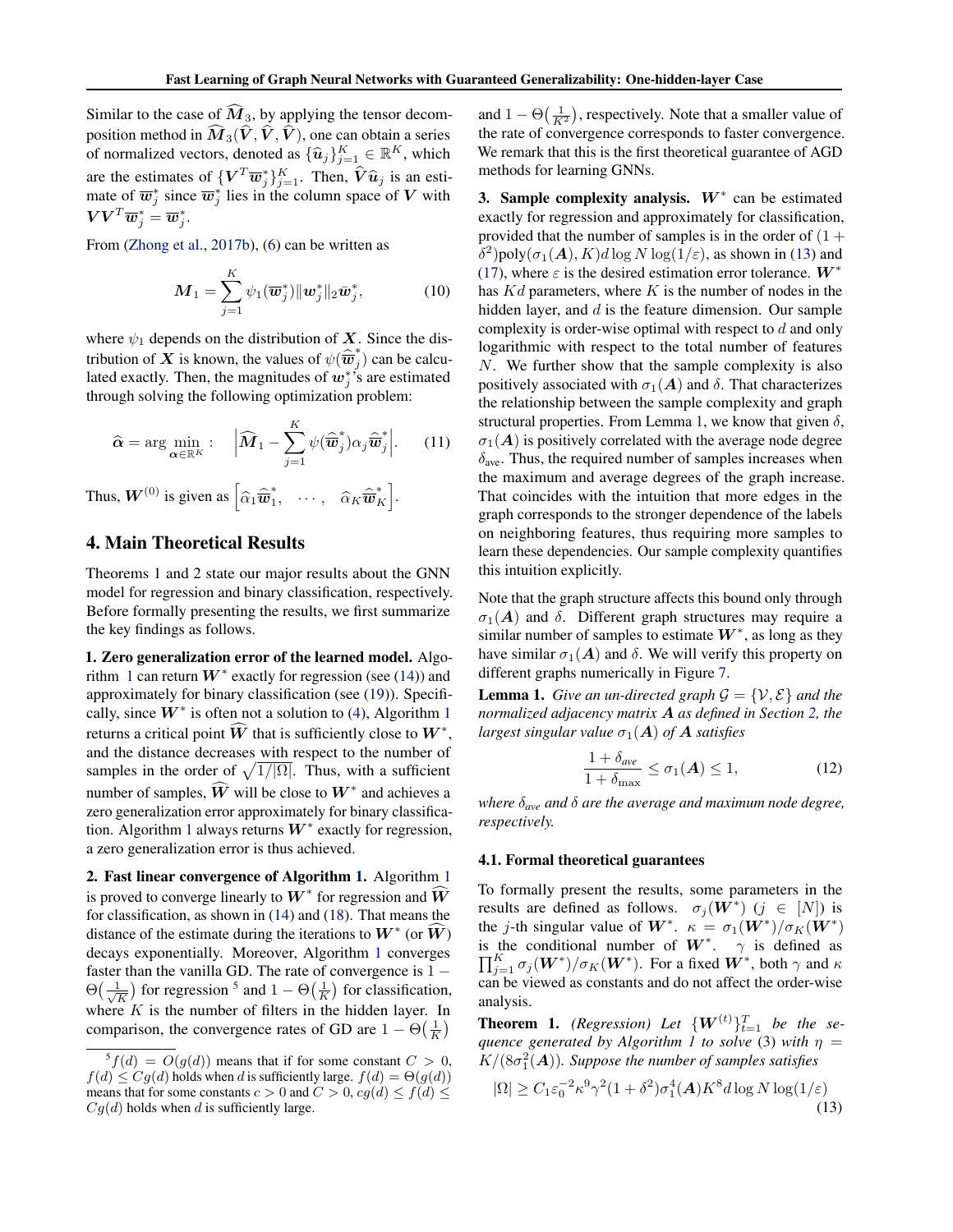*for some constants*  $C_1 > 0$  *and*  $\varepsilon_0 \in (0, \frac{1}{2})$ *. Then*  $\{W^{(t)}\}_{t=1}^{T}$  converges linearly to  $W^*$  with probability at  $\int$ *least* 1 –  $K^2T \cdot N^{-10}$  *as* 

$$
\|W^{(t)} - W^*\|_2 \le \nu(\beta)^t \|W^{(0)} - W^*\|_2, and
$$
  

$$
\|W^{(T)} - W^*\|_2 \le \varepsilon \|W^*\|_2
$$
 (14)

*where*  $\nu(\beta)$  *is the rate of convergence that depends on*  $\beta$ *. Moreover, we have*

$$
\nu(\beta) < \nu(0) \quad \text{for some small nonzero } \beta. \tag{15}
$$

*Specifically, let*  $\beta^* = \left(1 - \sqrt{\frac{1-\varepsilon_0}{88\kappa^2\gamma}}\right)^2$ *, we have* 

$$
\nu(0) \ge 1 - \frac{1 - \varepsilon_0}{88\kappa^2 \gamma K}, \nu(\beta^*) = 1 - \frac{1 - \varepsilon_0}{\sqrt{88\kappa^2 \gamma K}}.
$$
 (16)

**Theorem 2.** *(Classification)* Let  $\{W^{(t)}\}_{t=1}^T$  be the se*quence generated by Algorithm 1 to solve* (4) *with*  $\eta$  =  $1/(2\sigma_1^2(\boldsymbol{A}))$ *. Suppose the number of samples satisfies* 

$$
|\Omega| \ge C_2 \varepsilon_0^{-2} (1 + \delta^2) \kappa^8 \gamma^2 \sigma_1^4(\mathbf{A}) K^8 d \log N \log(1/\varepsilon)
$$
\n(17)

*for some positive constants*  $C_2$  *and*  $\varepsilon_0 \in (0,1)$ *. Then, let*  $\widehat{W}$  *be the nearest critical point of* (4) *to*  $W^*$ , we have that  $\{ {\boldsymbol W}^{(t)} \}_{t=1}^T$  *converges linearly to*  $\widehat{{\boldsymbol W}}$  *with probability at least*  $1 - K^2 T \cdot N^{-10}$  *as* 

$$
\|\boldsymbol{W}^{(t)} - \widehat{\boldsymbol{W}}\|_{2} \leq \nu(\beta)^{t} \|\boldsymbol{W}^{(0)} - \widehat{\boldsymbol{W}}\|_{2}, \text{ and}
$$

$$
\|\boldsymbol{W}^{(T)} - \widehat{\boldsymbol{W}}\|_{2} \leq \varepsilon \|\boldsymbol{W}^{(0)} - \widehat{\boldsymbol{W}}\|_{2}.
$$
 (18)

*The distance between*  $\widehat{W}$  *and*  $W^*$  *is bounded by* 

$$
\|\widehat{\boldsymbol{W}} - \boldsymbol{W}^*\|_2 \le C_3 (1 - \varepsilon_0)^{-1} \kappa^2 \gamma K \sqrt{\frac{(1 + \delta^2) d \log N}{|\Omega|}},\tag{19}
$$

*where*  $\nu(\beta)$  *is the rate of convergence that depends on*  $\beta$ *, and* C<sup>3</sup> *is some positive constant. Moreover, we have*

$$
\nu(\beta) < \nu(0) \quad \text{for some small nonzero } \beta, \qquad (20)
$$

Specifically, let 
$$
\beta^* = \left(1 - \sqrt{\frac{1 - \varepsilon_0}{11\kappa^2 \gamma K^2}}\right)^2
$$
, we have

$$
\nu(0) = 1 - \frac{1 - \varepsilon_0}{11\kappa^2 \gamma K^2}, \nu(\beta^*) = 1 - \sqrt{\frac{1 - \varepsilon_0}{11\kappa^2 \gamma K^2}}.
$$
 (21)

#### 4.2. Comparison with existing works

Only (Verma & Zhang, 2019; Du et al., 2019) analyze the generalization error of one-hidden-layer GNNs in regression problems, while there is no existing work about the generalization error in classification problems. (Verma & Zhang, 2019; Du et al., 2019) show that the difference between

the risks in the testing data and the training data decreases in the order of  $1/\sqrt{|\Omega|}$  as the sample size increases. The GNN model in (Verma & Zhang, 2019) only has one filter in the hidden layer, i.e.,  $K = 1$ , and the loss function is required to be a smooth function, excluding ReLU. Ref. (Du et al., 2019) only considers infinitely wide GNNs. In contrast,  $W^*$  returned by Algorithm1 can achieve zero risks for both training data and testing data in regression problems. Our results apply to an arbitrary number of filters and the ReLU activation function. Moreover, this paper is the first work that characterizes the generalization error of GNNs for binary classification.

When  $\delta$  is zero, our model reduces to one-hiddenlayer NNs, and the corresponding sample complexity is  $O\big(\mathrm{poly}(K)d\log N\log(1/\varepsilon)\big).$  Our results are at least comparable to, if not better than, the state-of-art theoretical guarantees that from the prespective of model estimation for NNs. For example, (Zhong et al., 2017b) considers one-hidden-layer NNs for regression and proves the linear convergence of their algorithm to the ground-truth model parameters. The sample complexity of (Zhong et al., 2017b) is also linear in d, but the activation function must be smooth. (Zhang et al., 2019) considers one-hidden-layer NNs with the ReLU activation function for regression, but the algorithm cannot converge to the ground-truth parameters exactly but up to a statistical error. Our result in Theorem 1 applies to the nonsmooth ReLU function and can recover  $W^*$  exactly. (Fu et al., 2018) considers one-hidden-layer NNs for classification and proves linear convergence of their algorithm to a critical point sufficiently close to  $W^*$  with the distance bounded by  $O(\sqrt{1/|\Omega|})$ . The convergence rate in (Fu et al., 2018) is  $1 - \Theta(1/K^2)$ , while Algorithm 1 has a faster convergence rate of  $1 - \Theta(1/K)$ .

# 5. Numerical Results

We verify our results on synthetic graph-structured data. We consider four types of graph structures as shown in Figure 2: (a) a connected-cycle graph having each node connecting to its  $\delta$  closet neighbors; (b) a two-dimensional grid having each node connecting to its nearest neighbors in axis-aligned directions; (c) a random  $\delta$ -regular graph having each node connecting to  $\delta$  other nodes randomly; (d) a random graph with bounded degree having each node degree selected from 0 with probability  $1 - p$  and  $\delta$  with probability p for some  $p \in [0, 1]$ . The feature vectors  $\{x_n\}_{n=1}^N$ are randomly generated from the standard Gaussian distribution  $\mathcal{N}(0, I_{d \times d})$ . Each entry of  $W^*$  is generated from  $\mathcal{N}(0, 5^2)$  independently.  $\{z_n\}_{n=1}^N$  are computed based on (1). The labels  $\{y_n\}_{n=1}^N$  are generated by  $y_n = z_n$  and Prob ${y_n = 1} = z_n$  for regression and classification problems, respectively.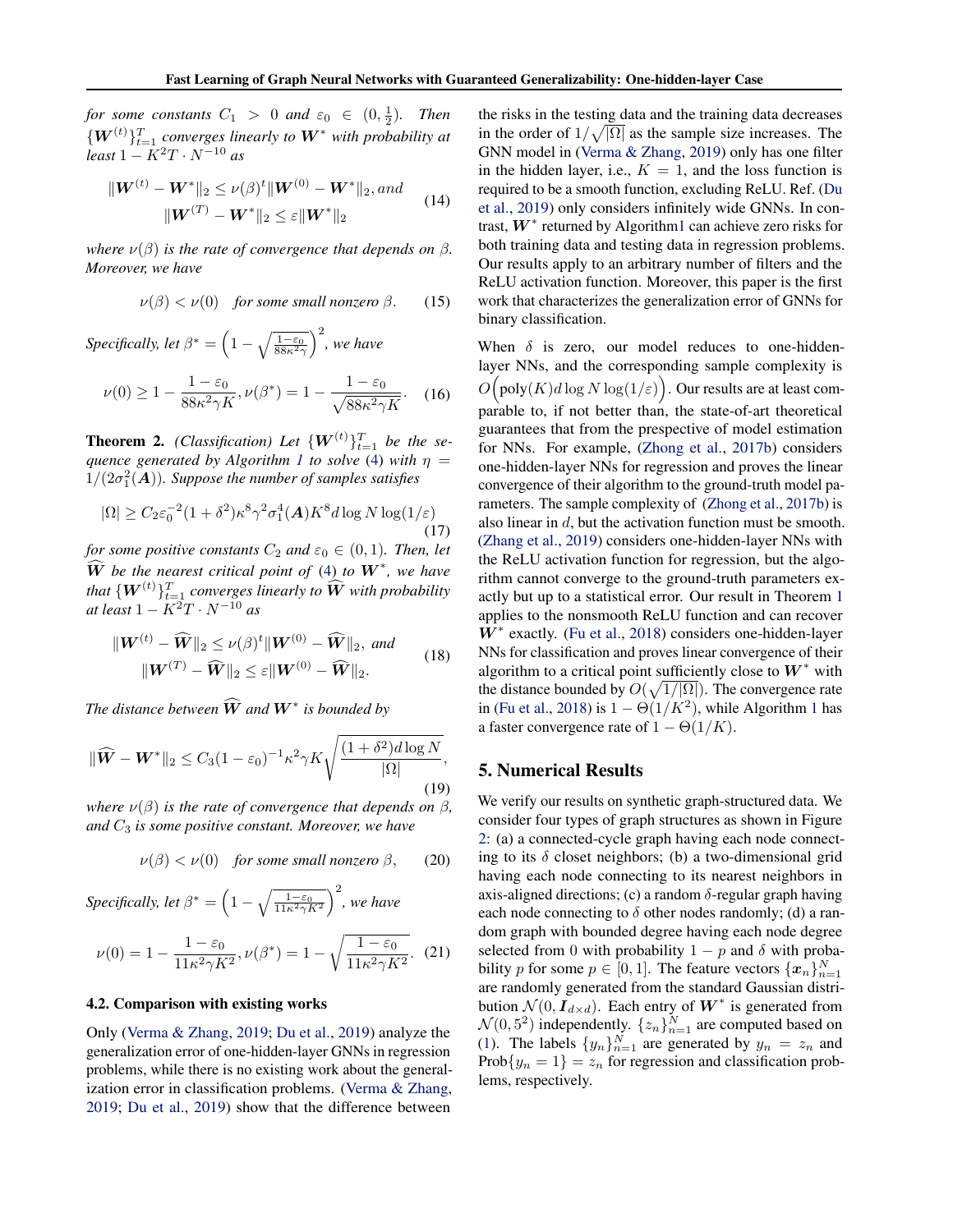

Figure 2. Different graph structures: (a) a connected-cycle graph, (b) a two-dimensional grid, (c) a random regular graph, (d) a random graph with a bounded degree.

During each iteration of Algorithm 1, we use the whole training data to calculate the gradient. The initialization is randomly selected from  $\big\{\boldsymbol{W}^{(0)}\big|\|\boldsymbol{W}^{(0)}- \boldsymbol{W}^*\|_F/\|\boldsymbol{W}^*\|_F<\big\}$  $0.5$ } to reduce the computation. As shown in (Fu et al., 2018; Zhang et al., 2019), the random initialization and the tensor initialization have very similar numerical performance. We consider the learning algorithm to be successful in estimation if the relative error, defined as  $\|W^{(t)} - W^*\|_F / \|W^*\|_F$ , is less than  $10^{-3}$ , where  $W^{(t)}$ is the weight matrix returned by Algorithm 1 when it terminates.

#### 5.1. Convergence rate

We first verify the linear convergence of Algorithm 1, as shown in  $(14)$  and  $(18)$ . Figure 3  $(a)$  and  $(b)$  show the convergence rate of Algorithm 1 when varying the number of nodes in the hidden layer  $K$ . The dimension  $d$  of the feature vectors is chosen as 10, and the sample size  $|\Omega|$  is chosen as 2000. We consider the connected-cycle graph in Figure 2 (a) with  $\delta = 4$ . All cases converge to  $W^*$ with the exponential decay. Moreover, from Figure 3, we can also see that the rate of convergence is almost a linear function of  $1/\sqrt{K}$ . That verifies our theoretical result of the convergence rate of  $1 - O(1/\sqrt{K})$  in (16).



Figure 3. Convergence rate with different  $K$  for a connected-circle graph

Figure 4 compares the rates of convergence of AGD and GD in regression problems. We consider a connected-cycle graph with  $\delta = 4$ . The number of samples  $|\Omega| = 500$ ,  $d = 10$ , and  $K = 5$ . Starting with the same initialization, we show the smallest number of iterations needed to reach a certain estimation error, and the results are averaged over 100 independent trials. Both AGD and GD converge linearly. AGD requires a smaller number of the iterations than GD to achieve the same relative error.



Figure 4. Convergence rates of AGD and GD

#### 5.2. Sample complexity

We next study the influence of d,  $\delta$ ,  $\delta_{ave}$ , and different graph structures on the estimation performance of Algorithm 1. These relationships are summarized in the sample complexity analyses in (13) and (17) of section 4.1. We have similar numerical results for both regression and classification, and here we only present the regression case.

Figures 5 (a) and (b) show the successful estimation rates when the degree of graph  $\delta$  and the feature dimension  $d$ changes. We consider the connected-cycle graph in Figure 2 (a), and K is kept as 5. d is 40 in Figure 5 (a), and  $\delta$  is 4 in Figure 5 (b). The results are averaged over 100 independent trials. White block means all trials are successful while black block means all trials fail. We can see that the required number of samples for successful estimation increases as d and  $\delta$  increases.



Figure 5. Successful estimation rate for varying the required number of samples,  $\delta$ , and  $d$  in a connected-circle graphs

Figure 6 shows the success rate against the sample size  $|\Omega|$ for the random graph in Figure 2(d) with different average node degrees. We vary  $p$  to change the average node degree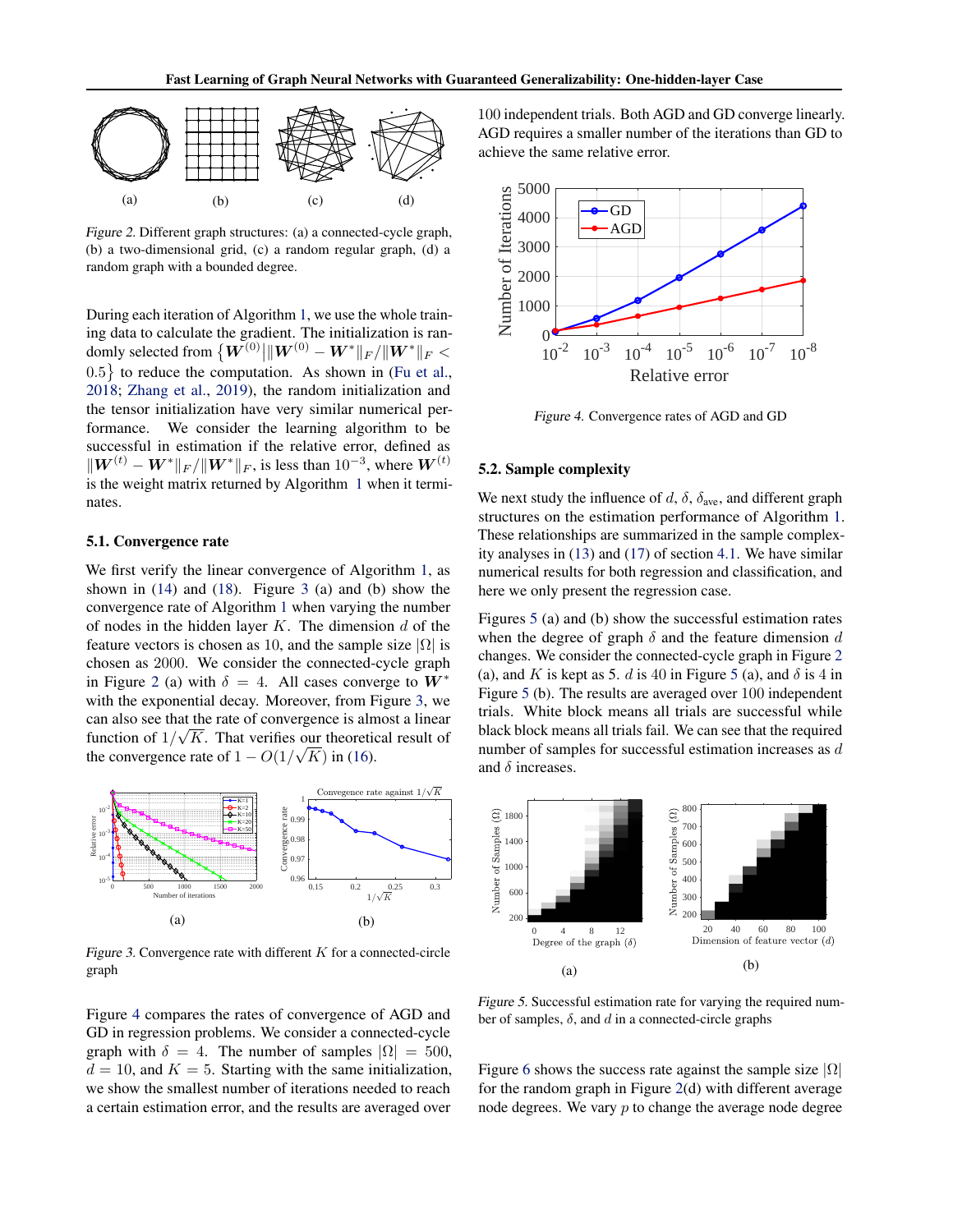$\delta_{\text{ave}}$ . K and d are fixed as 5 and 40, respectively. The successful rate is calculated based on 100 independent trials. We can see that more samples are needed for successful recovery for a larger  $\delta_{ave}$  when the maximum degree  $\delta$  is fixed.



Figure 6. The success rate against the number of samples for different  $\delta_{\text{ave}}/\delta$ 

Figure 7 shows the success rate against  $|\Omega|$  for three different graph structures, including a connected cycle, a twodimensional grid, and a random regular graph in Figure 2 (a), (b), and (c). The maximum degrees of these graphs are all fixed with  $\delta = 4$ . The average degrees of the connectedcircle and the random  $\delta$ -regular graphs are also  $\delta_{\text{ave}} = 4$ .  $\delta_{\text{ave}}$  is very close to 4 for the two-dimensional grid when the graph size is large enough, because only the boundary nodes have smaller degrees, and the percentage of boundary nodes decays as the graph size increases. Then from Lemma 1, we have  $\sigma_1(A)$  is 1 for all these graphs. Although these graphs have different structures, the required numbers of samples to estimate  $W^*$  accurately are the same, because both  $\delta$ and  $\sigma_1(A)$  are the same. One can verify this property from Figure 7 where all three curves almost coincide.



Figure 7. The success rate with respect to sample complexity for various graph structures

#### 5.3. Accuracy in learning  $W^*$

We study the learning accuracy of  $W^*$ , characterized in (14) for regression and (19) for classification. For regression problems, we simulate the general cases when the labels are noisy, i.e.,  $y_n = z_n + \xi_n$ . The noise  $\{\xi_n\}_{n=1}^N$  are i.i.d. from  $\mathcal{N}(0, \sigma^2)$ , and the noise level is measured by  $\sigma/E_z$ , where  $E_z$  is the average energy of the noiseless labels  $\{z_n\}_{n=1}^N$ , calculated as  $E_z = \sqrt{\frac{1}{N} \sum_{n=1}^N |z_n|^2}$ . The number of hidden nodes  $K$  is 5, and the dimension of each feature  $d$  is as 60. We consider a connected-circle graph with  $\delta = 2$ . Figure 8 shows the performance of Algorithm 1 in the noisy case. We can see that when the number of samples exceeds  $Kd = 300$ , which is the degree of freedom of  $W^*$ , the relative error decreases dramatically. Also, as N increases, the relative error converges to the noise level. When there is no noise, the estimation of  $W^*$  is accurate.



Figure 8. Learning accuracy of Algorithm 1 with noisy measurements for regression

For binary classification problems, Algorithm 1 returns the nearest critical point  $\widehat{W}$  to  $W^*$ . We show the distance between the returned model and the ground-truth model  $W^*$  against the number of samples in Figure 9. We consider a connected-cycle graph with the degree  $\delta = 2$ .  $K = 3$ and  $d = 20$ . The relative error  $\|\widehat{W} - W^*\|_F / \|W^*\|_F$  is averaged over 100 independent trials. We can see that the distance between the returned model and the ground-truth model indeed decreases as the number of samples increases.



Figure 9. Distance between the returned model by Algorithm1 and the ground-truth model for binary classification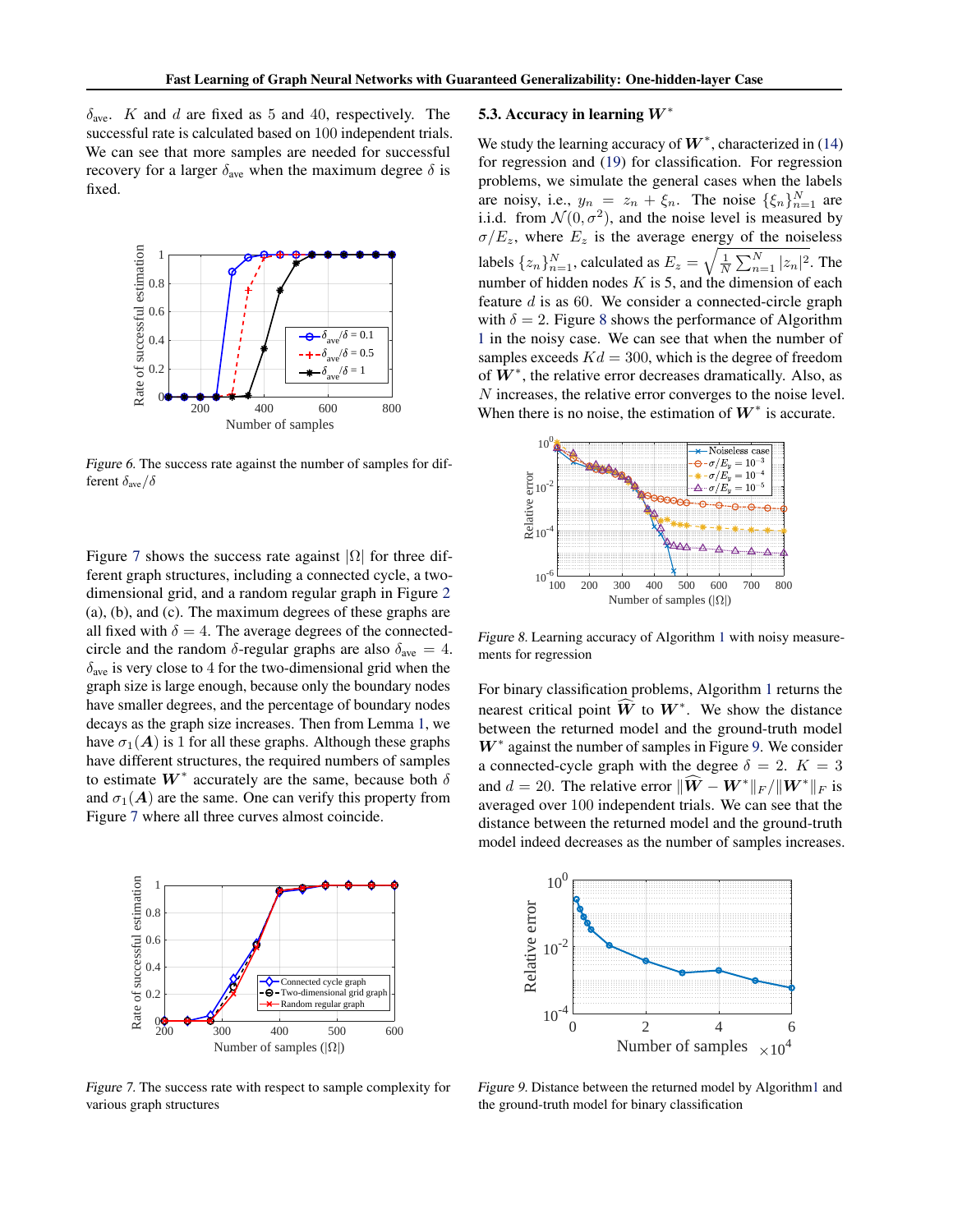### 6. Conclusion

Despite the practical success of graph neural networks in learning graph-structured data, the theoretical guarantee of the generalizability of graph neural networks is still elusive. Assuming the existence of a ground-truth model, this paper shows theoretically, for the first time, learning a onehidden-layer graph neural network with a generation error that is zero for regression or approximately zero for binary classification. With the tensor initialization, we prove that the accelerated gradient descent method converges to the ground-truth model exactly for regression or approximately for binary classification at a linear rate. We also characterize the required number of training samples as a function of the feature dimension, the model size, and the graph structural properties. One future direction is to extend the analysis to multi-hidden-layer neural networks.

### 7. Acknowledgement

This work was supported by Air Force Office of Scientific Research (AFOSR) FA9550-20-1-0122, National Science Foundation (NSF) 1932196 and the Rensselaer-IBM AI Research Collaboration (http://airc.rpi.edu), part of the IBM AI Horizons Network (http://ibm.biz/AIHorizons).

#### References

- Battaglia, P., Pascanu, R., Lai, M., Rezende, D. J., et al. Interaction networks for learning about objects, relations and physics. In *Advances in neural information processing systems*, pp. 4502–4510, 2016.
- Brutzkus, A. and Globerson, A. Globally optimal gradient descent for a convnet with gaussian inputs. In *Proceedings of the 34th International Conference on Machine Learning-Volume 70*, pp. 605–614. JMLR. org, 2017.
- Cao, Y. and Gu, Q. Generalization error bounds of gradient descent for learning overparameterized deep relu networks. 2020.
- Chizat, L. and Bach, F. A note on lazy training in supervised differentiable programming. *arXiv preprint arXiv:1812.07956*, 8, 2018.
- Du, S. S., Lee, J. D., and Tian, Y. When is a convolutional filter easy to learn? *arXiv preprint, http://arxiv.org/abs/1709.06129*, 2017.
- Du, S. S., Lee, J. D., Tian, Y., Singh, A., and Poczos, B. Gradient descent learns one-hidden-layer cnn: Don't be afraid of spurious local minima. In *International Conference on Machine Learning*, pp. 1338–1347, 2018.
- Du, S. S., Hou, K., Salakhutdinov, R. R., Poczos, B., Wang, R., and Xu, K. Graph neural tangent kernel: Fusing

graph neural networks with graph kernels. In *Advances in Neural Information Processing Systems*, pp. 5724–5734, 2019.

- Duvenaud, D. K., Maclaurin, D., Iparraguirre, J., Bombarell, R., Hirzel, T., Aspuru-Guzik, A., and Adams, R. P. Convolutional networks on graphs for learning molecular fingerprints. In *Advances in neural information processing systems*, pp. 2224–2232, 2015.
- Fu, H., Chi, Y., and Liang, Y. Guaranteed recovery of onehidden-layer neural networks via cross entropy. *arXiv preprint arXiv:1802.06463*, 2018.
- Ge, R., Lee, J. D., and Ma, T. Learning one-hiddenlayer neural networks with landscape design. In *International Conference on Learning Representations*, 2018. URL [https://openreview.net/forum?](https://openreview.net/forum?id=BkwHObbRZ) [id=BkwHObbRZ](https://openreview.net/forum?id=BkwHObbRZ).
- Gilbert, A. C., Muthukrishnan, S., and Strauss, M. Improved time bounds for near-optimal sparse fourier representation via sampling. In *Proc. SPIE*, 2005.
- Gilmer, J., Schoenholz, S. S., Riley, P. F., Vinyals, O., and Dahl, G. E. Neural message passing for quantum chemistry. In *Proceedings of the 34th International Conference on Machine Learning-Volume 70*, pp. 1263–1272. JMLR. org, 2017.
- Hamilton, W., Ying, Z., and Leskovec, J. Inductive representation learning on large graphs. In *Advances in neural information processing systems*, pp. 1024–1034, 2017.
- Jacot, A., Gabriel, F., and Hongler, C. Neural tangent kernel: Convergence and generalization in neural networks. In *Advances in neural information processing systems*, pp. 8571–8580, 2018.
- Janson, S. Large deviations for sums of partly dependent random variables. *Random Structures & Algorithms*, 24 (3):234–248, 2004.
- Kipf, T. N. and Welling, M. Semi-supervised classification with graph convolutional networks. In *Proc. International Conference on Learning (ICLR)*, 2017.
- Kuleshov, V., Chaganty, A., and Liang, P. Tensor factorization via matrix factorization. In *Artificial Intelligence and Statistics*, pp. 507–516, 2015.
- Li, Y., Tarlow, D., Brockschmidt, M., and Zemel, R. Gated graph sequence neural networks. *International Conference on Learning Representations (ICLR)*, 2016.
- Monfardini, G., Di Massa, V., Scarselli, F., and Gori, M. Graph neural networks for object localization. *Frontiers in Artificial Intelligence and Applications*, 141:665, 2006.